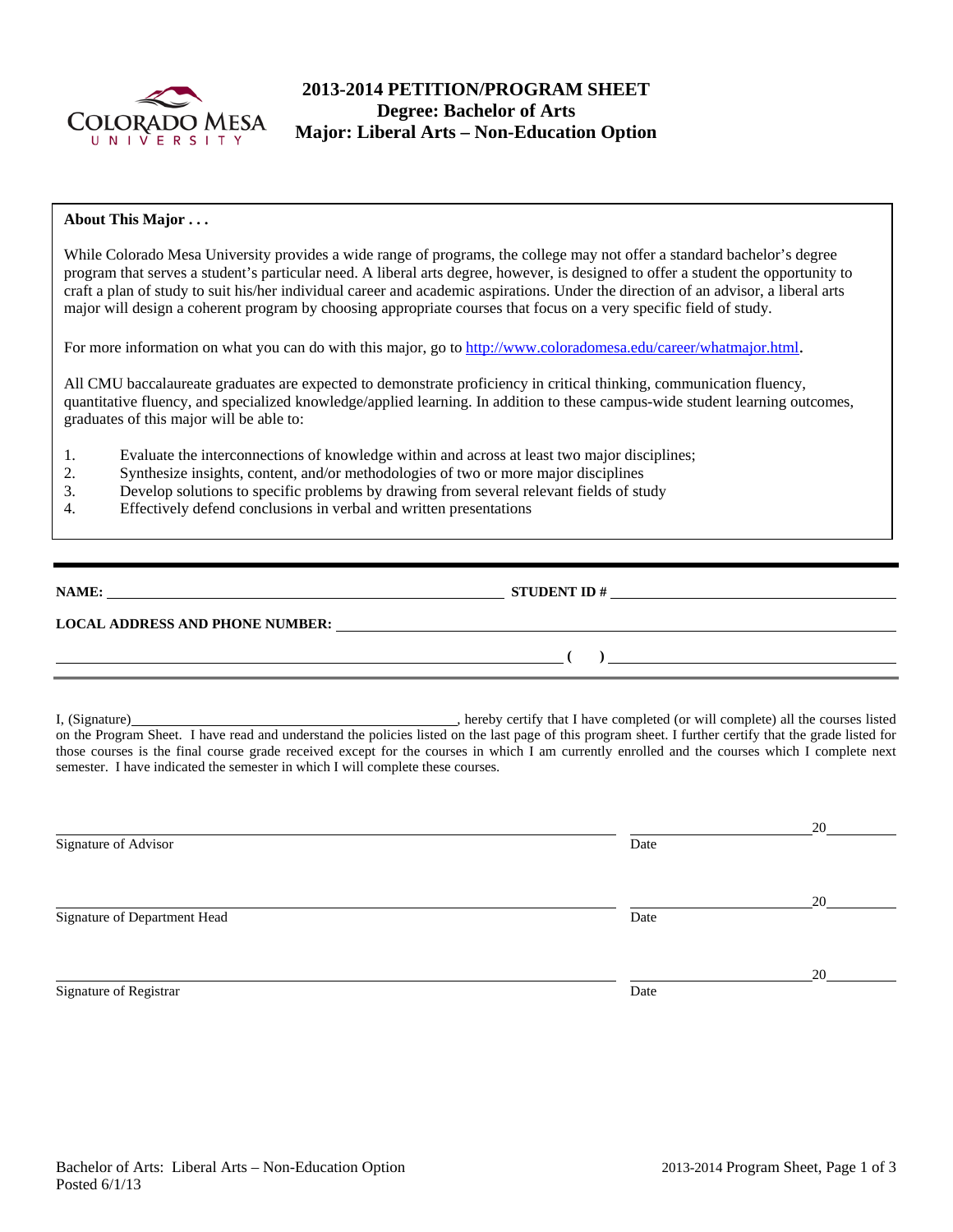#### **Students should work closely with a faculty advisor when selecting and scheduling courses prior to registration.**

Degree Requirements:

- 120 semester hours total (A minimum of 28 taken at CMU in no fewer than two semesters).
- 40 upper division credits (A minimum of 15 taken at the 300-400 course levels within the major at CMU).
- 2.00 cumulative GPA or higher in all CMU coursework
- 2.00 cumulative GPA or higher in coursework toward the major content area
- Pre-collegiate courses (usually numbered below 100) cannot be used for graduation.
- When filling out the program sheet a course can be used only once.
- A student must follow the CMU graduation requirements either from 1) the program sheet for the major in effect at the time the student officially declares a major; or 2) a program sheet for the major approved for a year subsequent to the year during which the student officially declares the major and is approved for the student by the department head. Because a program may have requirements specific to the degree, the student should check with the faculty advisor for additional criteria. It is the student's responsibility to be aware of, and follow, all requirements for the degree being pursued. Any exceptions or substitutions must be approved by the student's faculty advisor and Department Head.
- See the "Undergraduate Graduation Requirements" in the catalog for additional graduation information.

**GENERAL EDUCATION REQUIREMENTS** (31 semester hours) See the current catalog for a list of courses that fulfill the requirements below. If a course is on the general education list of options and a requirement for your major, you must use it to fulfill the major requirement and make a different selection within the general education requirement.

| Course No Title                                                                                                                                                   |                | Sem.hrs Grade Term/Trns |      |
|-------------------------------------------------------------------------------------------------------------------------------------------------------------------|----------------|-------------------------|------|
| <b>English</b> (6 semester hours, must receive a grade of "C" or better and<br>must be completed by the time the student has 60 semester hours.)                  |                |                         | Con  |
| <b>ENGL 111 English Composition</b>                                                                                                                               | 3              |                         | be u |
| ENGL 112 English Composition                                                                                                                                      | $\overline{3}$ |                         |      |
| <b>Math:</b> MATH 110 or higher (3 semester hours, must receive a grade<br>of "C" or better, must be completed by the time the student has 60<br>semester hours.) |                |                         |      |
| <b>Humanities</b> (3 semester hours)                                                                                                                              |                |                         |      |
| <b>Social and Behavioral Sciences (6 semester hours)</b><br>the control of the control of the control of the control of the control of                            |                |                         |      |
| <b>Natural Sciences</b> (7 semester hours, one course must include a lab)<br>the control of the control of the control of the control of the control of           |                |                         |      |
|                                                                                                                                                                   |                |                         |      |
| <b>History</b> (3 semester hours)<br><b>HIST</b><br><u> 1980 - Andrea Andrew Maria (h. 1980).</u>                                                                 |                |                         |      |
| <b>Fine Arts</b> (3 semester hours)                                                                                                                               |                |                         |      |
|                                                                                                                                                                   |                |                         |      |

|        | <b>OTHER LOWER DIVISION REQUIREMENTS (6 semester hours)</b> |  |  |
|--------|-------------------------------------------------------------|--|--|
|        | <b>Kinesiology</b> (3 semester hours)                       |  |  |
|        | KINE 100 Health and Wellness                                |  |  |
|        | KINA $1 \_$                                                 |  |  |
| KINA 1 |                                                             |  |  |

Course No Title Sem.hrs Grade Term/Trns

**Applied Studies** (3 semester hours)

**FOREIGN LANGUAGE REQUIREMENTS** (6 semester hours) Two **consecutive** classes in the **same** foreign language. Must receive a grade of "C" or better. FLAS 114 & 115 will **NOT** fulfill this requirement.

\_\_\_\_\_\_ \_\_\_\_ \_\_\_\_\_\_\_\_\_\_\_\_\_\_\_\_\_\_\_\_\_\_\_\_ \_\_\_\_ \_\_\_\_\_ \_\_\_\_\_\_\_\_

FLA\_\_ \_\_\_\_ \_\_\_\_\_\_\_\_\_\_\_\_\_\_\_\_\_\_\_\_\_\_\_\_ \_\_\_\_ \_\_\_\_\_ \_\_\_\_\_\_\_\_ FLA\_\_ \_\_\_\_ \_\_\_\_\_\_\_\_\_\_\_\_\_\_\_\_\_\_\_\_\_\_\_\_ \_\_\_\_ \_\_\_\_\_ \_\_\_\_\_\_\_\_

#### **LIBERAL ARTS NON-EDUCATION OPTION MAJOR REQUIREMENTS** - **See Special Requirements**

Interdisciplinary Core (15-24 semester hours) Capstone Thesis (3 semester hours) plus 12-21 lower division hours in content areas chosen below.

tent Area (33-42 semester hours) See Special Requirements. Must pper division hours chosen from two or three disciplines.